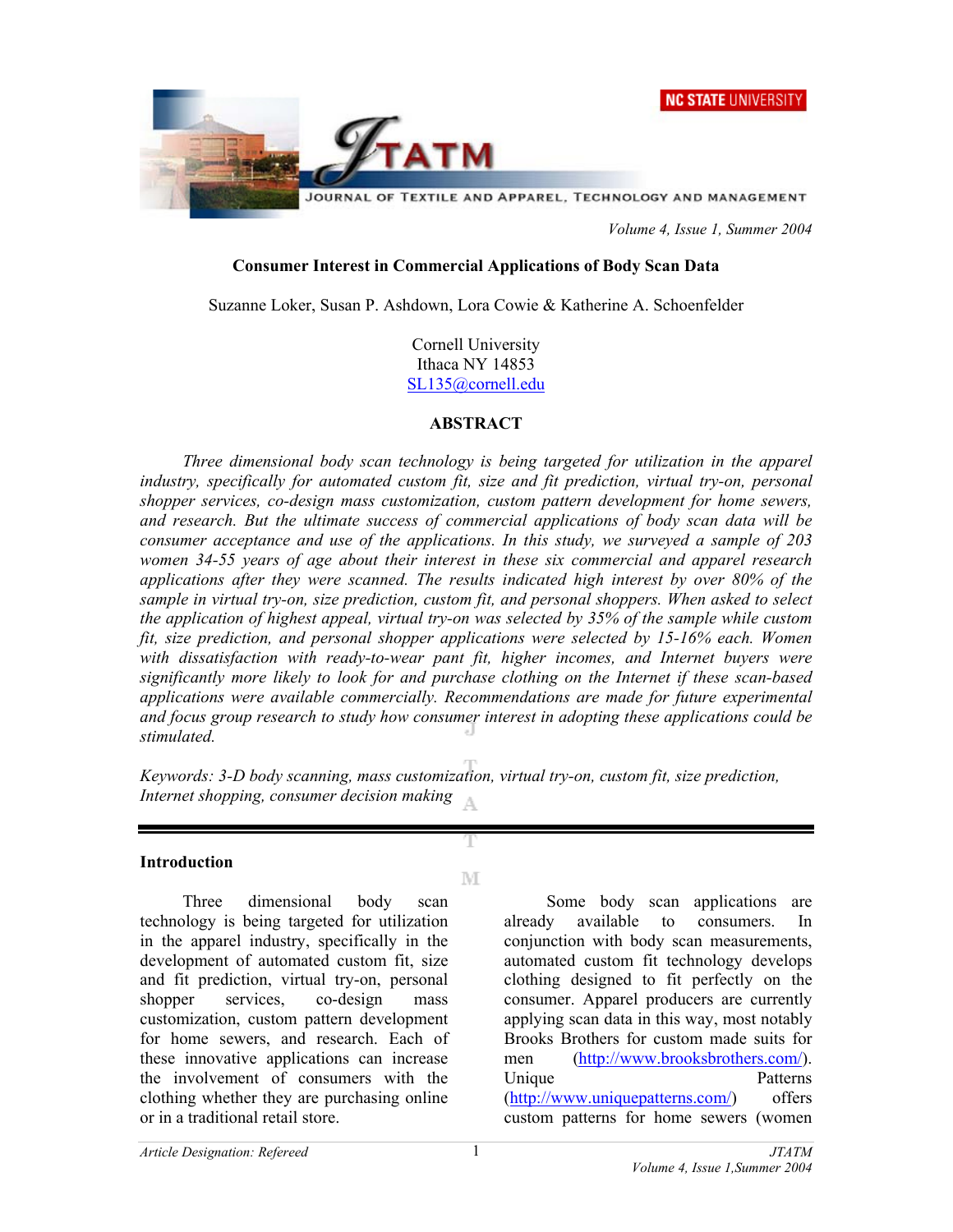only) that are developed from personal body scan measurements collected using their scanner that travels to fabric stores throughout Canada and the U.S.

 Additional commercial applications of body scan data are also being investigated. Virtual try-on provides the consumer with a computer-generated visual display of how a garment will look on her body. Body scans can be used to virtually try-on or test fit garments to help in the selection of particular styles. This would be similar to the way Lands' End ([http://www.landsend.com/\)](http://www.landsend.com/) is applying technology by using a series of questions to create an image of an individual's characteristic body type and then dressing that image to give customers a 3-D visualization of how clothing looks on their body type. Size and fit prediction uses technology designed to aid the consumer in making the correct purchasing decision by giving the consumer size recommendations for a particular garment brand. The military services are testing the use of body scan measurements of individuals to aid in size prediction (Staples, Davis, & Pargas, 1993). Prediction of brand name and size (of member brands) that best fits an individual's body measurements are being offered by third-party businesses as a B2B service to brand names ([http://www.fitme.com](http://www.fitme.com/)/). Although these businesses currently use manual measurements, body scan data could T also facilitate such size prediction applications. Personal shopper services A could use body scan data to provide help in selecting styles most appropriate for an individual's body type and size. This is a M particularly appropriate use of scan images that provides clear, realistic images of posture and proportions of the scanned person. Interactive programs on the Internet or in retail stores that allow consumers to make design choices in the creation of a garment, sometimes referred to as co-design and mass customization, could also help in appropriate style and size selection to provide good fit if body scan data were used in combination with the design functions. Mass customization systems have the potential to improve fit while avoiding the

complexity of a custom fit system by offering different lengths or proportions of the same basic style. The recently discontinued Original Spin jeans from Levi Strauss which provided many different combinations of waist, hip, crotch, and inseam measurements is a good example.

The common goal of these innovative commercial applications is to provide the consumer with realistic and helpful information that will facilitate the clothing selection process and achieve satisfactory fit. When used in conjunction with body scanning technology, the ability of these commercial applications to provide consumers with accurate, useful information is increased. However, the potential of these commercial applications is unknown. In fact, current use of body scan data other than for research purposes is minimal. Consumer acceptance is critical in the commercial success of any of these applications. The purpose of this research was to evaluate consumer interest in the various applications of body scan data to assess commercial potential and to describe characteristics of the consumers who expressed greatest interest.

# **3-D Body Scan Technology**

3-D body scanning systems may carry commercial potential in the apparel industry because of the scanner's ability to capture an unlimited number of accurate and reproducible body measurements along with body proportions and posture, to create individualized garments for a wide variety of human bodies, and to automatically incorporate digital measurements extracted from the scanner systems into apparel CAD systems (Istook  $&$  Hwang, 2001). In these ways, 3-D body scanning technologies can contribute to the success of custom fit and mass customization as well as other innovative interactions with the consumer. The three-dimensional body scanner is an important new technology for the apparel industry, but use of the tool is in its early stages of development.

T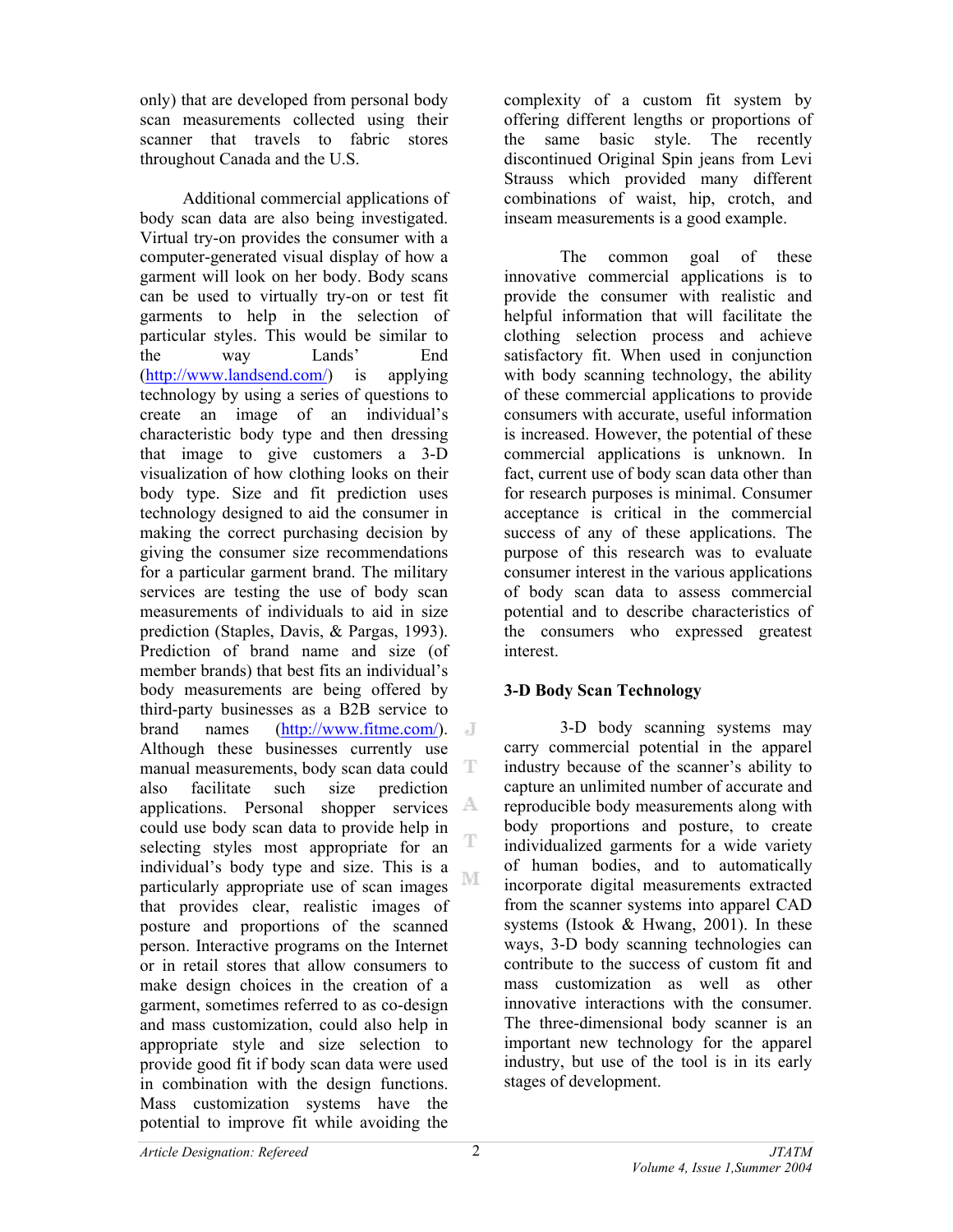Several consortiums have or are currently collecting scans from representative populations of women and men in the U.S. and Europe for the purpose of anthropometric study. The CAESAR project

(<http://www.sae.org/technicalcommittees/ca> esarhome.htm) collected population data for automotive, airline, and apparel industries from 2,500 U.S. and European civilians. It served as the model for two other population studies, SizeUK and SizeUSA, which collected body scan data that are currently being analyzed and distributed to business and academic partners in the projects. The SizeUK project intends to make significant strides in integrating body scanning, advanced CAD, and commercial applications to facilitate the production and distribution of custom fit clothing, establish basic body standards, and develop virtual shopping technologies, smartcard applications, and more secure data storage ([http://www.sizeuk.com](http://www.sizeuk.com/)/). Technology Clothing Technology Corporation  $[TC]^2$  is leading the SizeUSA project ([http://www.sizeusa.com/\)](http://www.sizeusa.com/) with business, industry, and university sponsors. Over 10,000 women and men have been scanned in 13 cities across the U.S. with age, ethnic, and size representation. Along with demographic information, selective measurements will be available to sponsors targeting the population of their choice; for T example, a target market of women who are 21 to 35 years of age with ethnicity A. representative of the U.S. population.

T Retailers such as Lands' End and Brooks Brothers have taken initial steps to M help consumers find better fitting garments by using customer measurement information to create individualized or custom fit garments. Land's End also offers consumers the ability to visualize their potential purchases using virtual try-on software programs (Wellington, 2001). Abend (2001) described three other innovative businesses that could benefit from the use of scan data. My Virtual Model Inc. ([http://myvirtualmodel.com/\)](http://myvirtualmodel.com/) provides software packages to retailers for consumer online interactive experiences through

virtual try-on, size recommendations, and personal shopper services. Browzwear USA ([http://www.browzwear.com/\)](http://www.browzwear.com/) is morphing its Browzwear Avatar with body scan data to develop its "C-Me" 3-D visualization model that will virtually drape and adjust pattern shapes on a variety of body types. ImaginariX.com has developed a Click & Dress program that merges a consumer's photo with a picture of a garment to generate a realistic virtual image of the consumer in the garment. In addition, PAD Systems Technology and Selfridges Bodymetrics ([http://www.bodymetrics.com/\)](http://www.bodymetrics.com/) also offer virtual fit technology. Osma Engineering S.A.S. incorporates 3-D body measurements into automatic pattern modification, virtual try-on, marker making and production (DesMarteau & Speer, 2004).

Companies have also developed commercial applications to predict size and fit based on consumers' measurements. FitMe.com has developed a software application that uses an individual's measurements to predict his/her ideal size and fit across hundreds of different clothing brands. My Virtual Model has also developed technology that combines measurements with garment specifications to recommend the ideal size for the consumer. Intellifit ([http://www.intellifit.com/\)](http://www.intellifit.com/) uses 3-D scanning technology in which the consumer can remain fully clothed while the scan is taken for made-to-measure clothing as well as recommendations of sizes and styles (Speer, 2002).

Other technology developers are working on automatic creation of customized patterns based on 3-D scan data. Lectra Systems ([http://www.lectra.com/\)](http://www.lectra.com/) has developed the FitNet software that facilitates mass customization of style and fit. FitNet allows consumers to choose different styles and fabrics and then adapts garment patterns to consumers' measurements that are captured either from a body scan (in partnership with Human Solutions scanner technology) or traditional measuring. Optitex ([http://www.optitex.com/\)](http://www.optitex.com/) and  $[TC]^2$ ([http://www.tc2.com/\)](http://www.tc2.com/) worked together to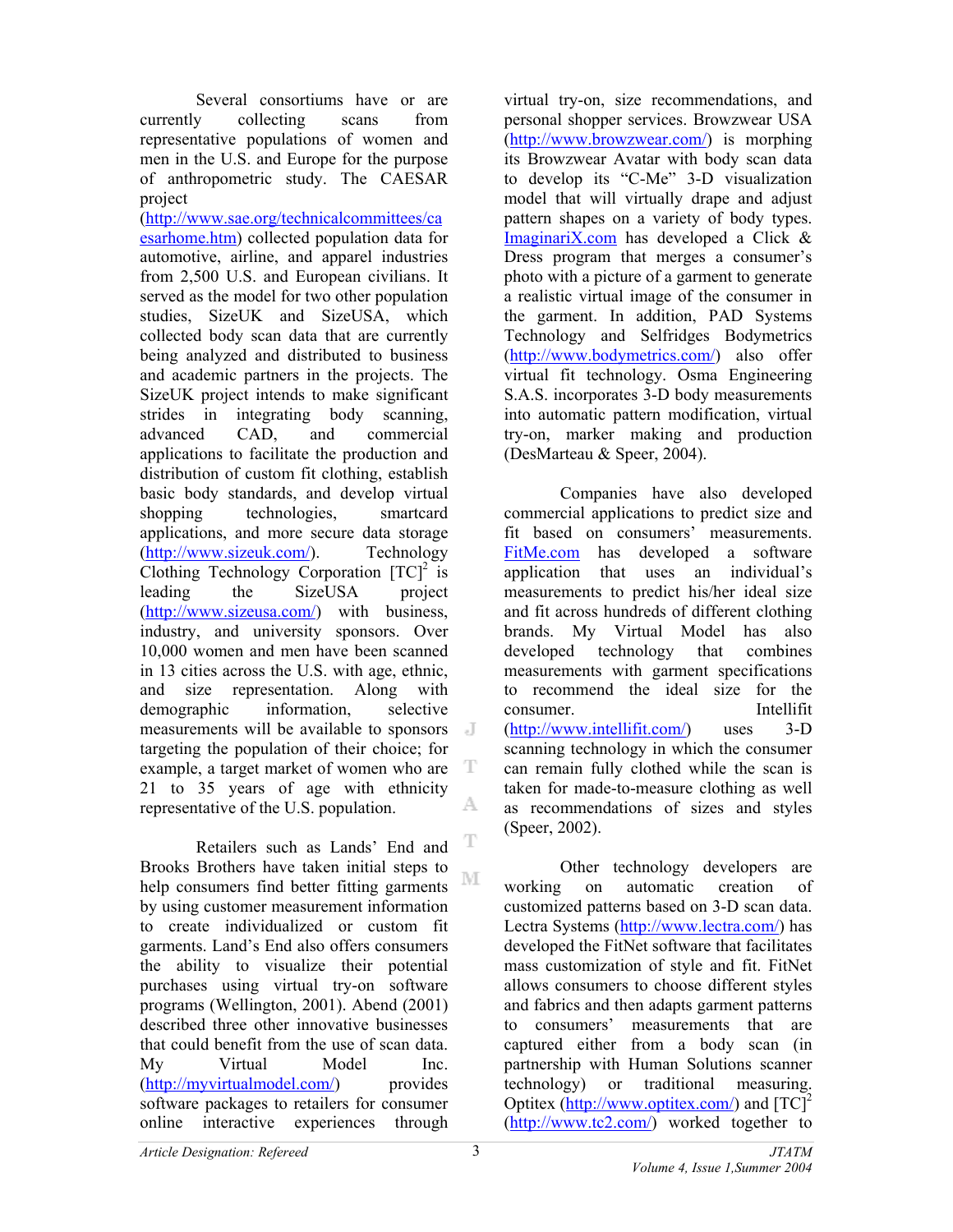develop software to enable data from the  $[TC]<sup>2</sup>$  scanners to be applied in developing custom patterns and garments. Optitex offers technology that stitches flat pattern pieces together to see how they fit and drape on 3- D models during the design process.

Research investigating body scanning indicated great interest in the process when consumers read a description of the body scan process and its applications (Fiore, Lee, Kunz, & Campbell, 2001).When participants actually were scanned (Loker, Cowie, Ashdown, & Lewis, 2004) their interest was also extremely positive, though only those people willing to be scanned in the first place participated in this study. With these early studies, we can conclude that the concept and process of body scanning appears to be attractive to many consumers.

The integration of body scanning technology and innovative software applications may influence more consumers to shop for and purchase clothing on the Internet because of the added information available to facilitate the decision-making and purchasing process and the potential for consumer involvement. Consumers are motivated to buy goods on the Internet primarily because it is an easy and convenient method and offers a wide variety of products and prices (Neilson, 1999). Internet technology enables mass T customization— individualization through consumer involvement in the process and product. In a study of mass customization and consumer online involvement in design, Kamali and Loker (2002) found that 86% of M the college student sample purchased clothing from the Internet because it was convenient and that over half the sample believed shopping via the Internet to be less difficult than mall or mail order shopping. Approximately 35% of the subjects preferred to shop on the Internet because of the wide variety of clothing available and because they were more likely to find what they were looking for (Kamali & Loker, 2002). Another study, with an older, more diverse sample, found that more than 80 percent of Internet shoppers found it

difficult to shop online for clothing because they could not try on the garments and they were distrustful of the on-screen representations of the garments (Abend, 2001). Neilson (1999) found that Internet shoppers tended to purchase goods only 5% of the time when shopping online. Commercial applications of body scanning technology used in conjunction with the Internet might give consumers additional information and the involvement they desire resulting in more frequent clothing purchases on the Internet.

Previous research has focused on body scanning in general and consumer shopping on the Internet. Consequently, little is known about consumer interest in the variety of applications for body scanning that are now being evaluated for commercialization. This study explored female consumers' interest in potential commercial applications of body scan data.

# **Theoretical Foundation**

Schiffman and Kanuk's (1991) model of consumer decision-making was used as a conceptual framework for this study of consumer interest in body scanning applications. The model describes the process consumers follow when making purchasing decisions. External inputs, such as product, promotion, price, and channel of distribution, serve as information sources that affect the consumer decision-making process and eventual purchasing behavior. Consumer acceptance of body scanning applications in the apparel industry may be dependent on related factors such as the fit of the final product, the price of the product and its price relative to other like products, the application process such as the experience of viewing and manipulating scan visualizations with a variety of clothing in virtual try-on, and the accessibility and use of the applications. These external inputs may influence how consumers will evaluate the applications, their interest in using the applications, and whether they would purchase a garment created as a result of being body scanned.

Ē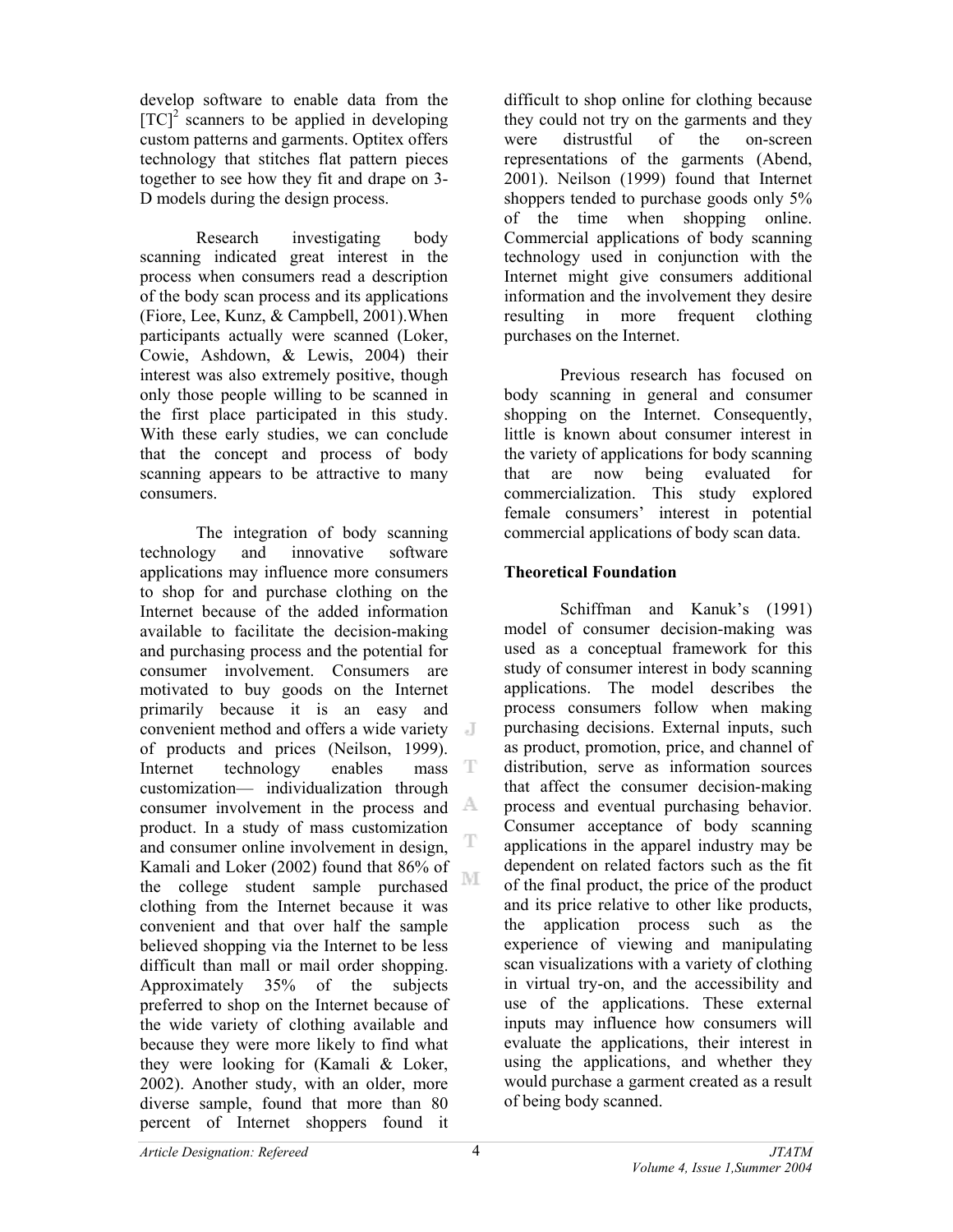## **Research Questions**

The research questions that framed this study were:

- In which applications of body scan data are women most interested?
- Will the level of interest in specific applications of body scan data vary based on women's personal characteristics and interests?
- Will women who are dissatisfied with ready-to-wear fit be more interested in body scan applications than other women?
- Will women who shop for clothing on the Internet be more interested in body scan applications than non-Internet shoppers?

## **Method**

 These data were collected from two samples. The first data set is a part of a larger study investigating the use of body scan data to design sizing systems based on a 34-55 year old, female target market. A sample of 203 female participants were recruited in two locations using newspaper and newsletter articles, presentations at community groups, and social networks. Participants contacted us by phone or e-mail to arrange an appointment time to be scanned at the campus laboratory or at a retail store in New York City where an identical scanner was rented. Participants T were required to be between the ages of 34 A and 55 and to wear clothing sized 4-16 or 14W-24W. A \$20 incentive was awarded T upon completion of the research protocol which included two body scans and a **NT**  questionnaire. One important descriptor of the sample was that all participants were willing to be scanned for the research study and therefore this study does not include data from women who were not willing to be scanned.

All participants were scanned twice, once in a Lycra scan suit and once in a pair of test pants chosen for best fit, as judged by the researcher, from pants in two different size ranges (Misses and Women's) provided by an industry collaborator. Following the scanning process, participants were given the option to view their body scan on the computer screen and in a movie file that automatically rotated on the screen. They were offered a disk with the movie file of their scan to take home.

Participants then completed a questionnaire. To introduce participants to the relatively new and unknown commercial applications, the questionnaire included written scenarios describing seven applications of body scan data (see Table 1). Given the innovative nature of these applications, the questionnaire was formatted to allow easy review of the scenarios as the participants responded to related questions. Demographic information and characteristics of shopping habits were also collected. The entire process took an average of 40 minutes, ranging from 30 to 60 minutes, depending upon the number of pants the participant tried on, the number of scans taken, and the time taken in completing the questionnaire.

### **Table 1**

| <b>Body Scan Application Scenarios</b> |  |
|----------------------------------------|--|
|                                        |  |

| Scenario 1                          |                   |         |                                                                                                                       |
|-------------------------------------|-------------------|---------|-----------------------------------------------------------------------------------------------------------------------|
|                                     |                   |         | You are at home shopping for clothing online and access a website that allows you to apply <b>VIRTUAL TRY ON</b> with |
|                                     |                   |         | one of several retail companies. VIRTUAL TRY ON allows you to dress your 3D scanned image on a computer               |
|                                     |                   |         | screen to see how a style looks on your body. Because you are using your own body scan data, the image is formed      |
|                                     |                   |         | from your personal measurements to give you a more accurate representation of how clothes look on your body. How      |
| interested are you in this service? |                   |         |                                                                                                                       |
| Don't Know                          | Not At All        | Neutral | Very Interested                                                                                                       |
|                                     | <b>Interested</b> |         |                                                                                                                       |

0 1 2 3 4 5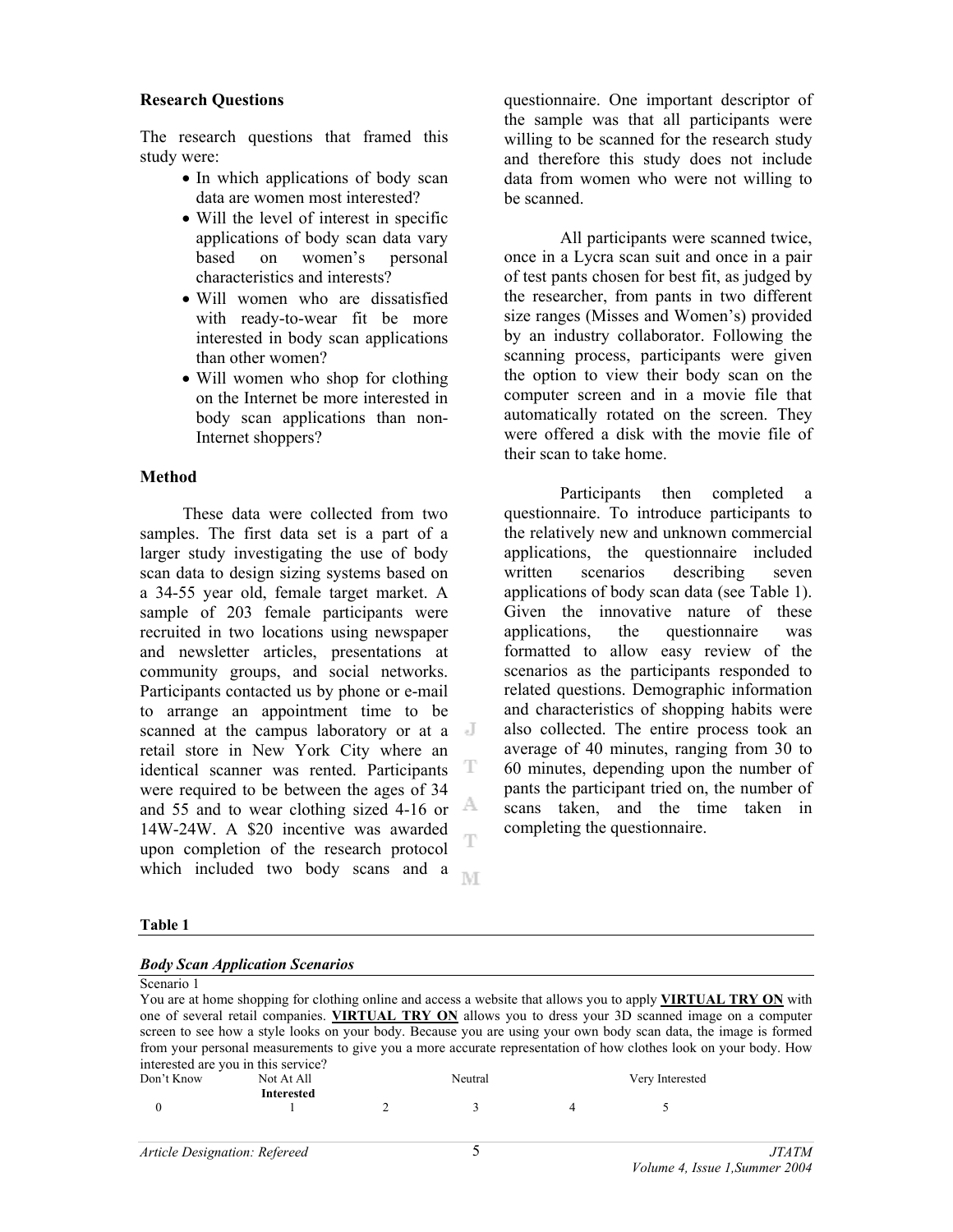#### Scenario 2

You are given the option online to use your body scan data (containing your exact body measurements) for **SIZE PREDICTION** which predicts the brand that fits you best and the size within that brand that fits you best. This service will provide advice on which size you are according to each company's sizing system and help you choose the brand and size that fits you best. How interested are you in this service?

| Don't Know<br>Not At All<br>Interested |  | Neutral | Very Interested |  |
|----------------------------------------|--|---------|-----------------|--|
|                                        |  |         |                 |  |

#### Scenario 3

You are shopping online or in a retail store and find that the measurements from your body scan can be used to develop **CUSTOM FIT** clothing made specifically to fit your body. You are interested in this service because the garment is made specifically to your measurements guaranteeing your purchase will fit your body. After the garment is made, the retailer will either mail it to your home or inform you that it is ready to be picked up at the store. How interested are you in this service?

| Don't Know | Not At All | Neutral |  |  | Very Interested |
|------------|------------|---------|--|--|-----------------|
|            | Interested |         |  |  |                 |
|            |            |         |  |  |                 |

Scenario 4

You would like some fashion advice on which garments would look good on your body type. You have the option of using your body scan data with a **PERSONAL SHOPPER** service that offers advice on your clothing choices, advises you on styles that look good on your body, and also keeps a record of your previous purchases. How interested are you in this service?

| Don't Know | Not At All        | Neutral |  |  | Very Interested |
|------------|-------------------|---------|--|--|-----------------|
|            | <b>Interested</b> |         |  |  |                 |
|            |                   |         |  |  |                 |

#### **Scenario 5**

You are shopping online and find a website that offers a **CO-DESIGN** service that allows you to be involved in the process of designing your own unique garments. This process allows you to use your body scan to see how a set of options such as style, fit, color and fabric features would look on your body. You can then choose the features that look best to develop your unique garment. How interested are you in this service?

| Don't Know | Not At All | Neutral | Very Interested |
|------------|------------|---------|-----------------|
|            | Interested |         |                 |

#### Scenario 6

You have the capability of using your body scan data, which includes your body measurements, to develop patterns and/or dress forms. This **PATTERN-DEVELOPMENT** process would allow you to sew your own clothing using patterns custom designed for your body. How interested are you in this service?

| Don't Know | Not At All | Neutral | . | Very Interested |
|------------|------------|---------|---|-----------------|
|            | Interested |         |   |                 |

Scenario 7

You have the option of having your body scan data used by apparel companies in their **RESEARCH** to perfect their sizing systems and ultimately, improve the fit of their garments. This would allow your body type and measurements to be represented within the company's sizing system. How interested are you in this service?

| Don't Know | Not At All | Neutral | Very Interested |
|------------|------------|---------|-----------------|
|            | Interested |         |                 |
|            |            |         |                 |

The second data set was a small convenience sample of 34 undergraduate female apparel students used only to provide a comparison sample based on age. Data from the two samples were compared to test whether age affected participant interest and use of technology, and particularly, interest in specific body scan applications. The students participated voluntarily and were given extra credit points for participation.

These student participants varied in age from 19-22 years. They were scanned only once in either their street clothing or in the Lycra scan suit. Following the scan session, each participant completed a questionnaire with the same subset of questions on interest in commercial applications of body scan data as the first sample and were offered a disk with a movie file of their scan to take home.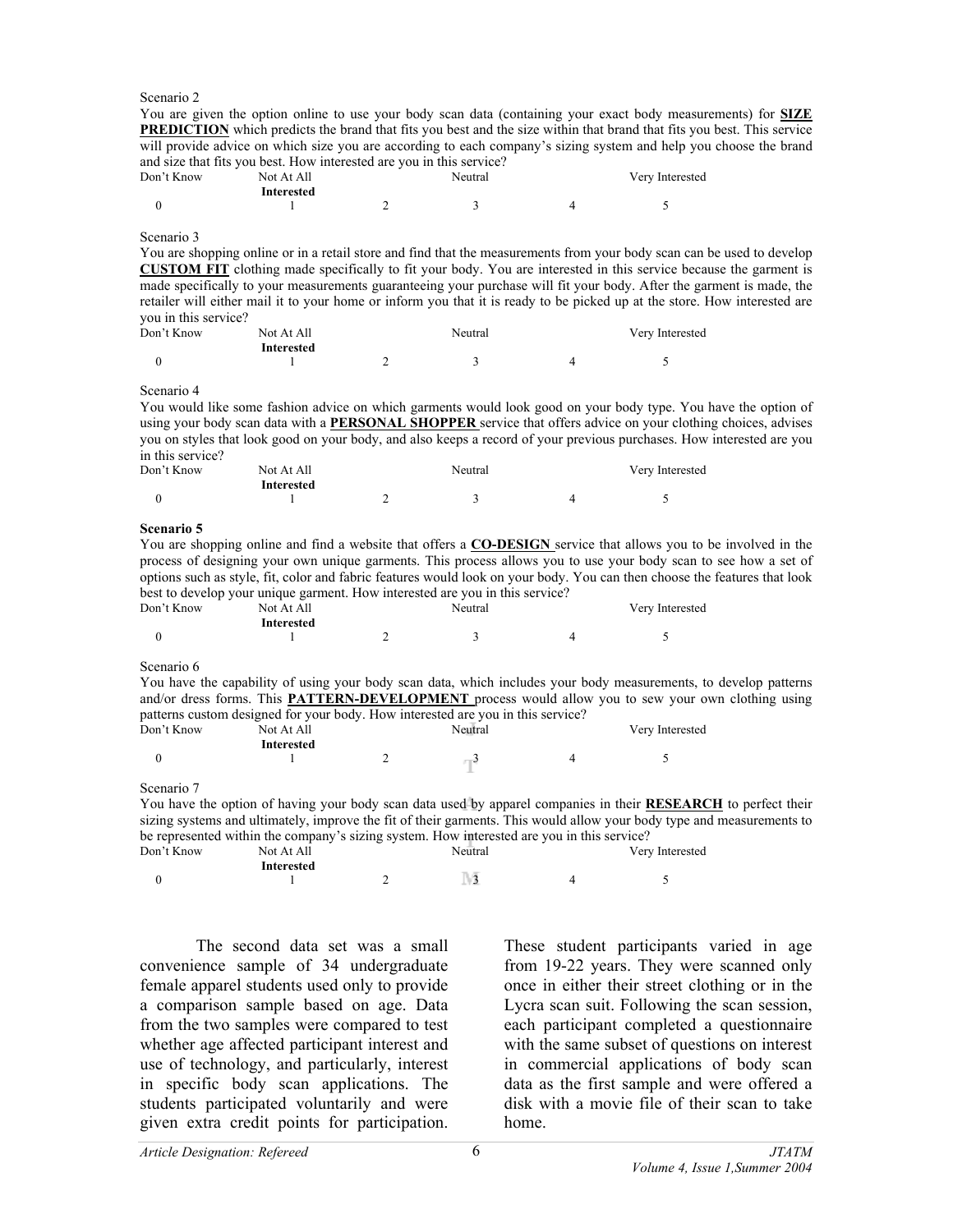# **Description of the Two Samples**

Table 2

By design, participants in the first sample reflected a target market of women who were of an age to be established in a career and family that brought knowledge of what type of clothing and fit that they wanted (see Table 2). The women ranged in age from 34 to 55 years with a mean of 44.9 years. The age distribution was balanced with 20% in their 30's, 57% in their 40's, and 23% in their 50's. The education and household incomes of the sample were relatively high: mostly college educated  $(66\%)$ ,  $40\%$  of those with graduate degrees, and a majority with annual household

incomes over \$50,000 (56%). Eighty-two percent were employed full time, with 42% in professional positions, 23% in middle management, and 14% as administrative assistants. Only seven subjects were homemakers and only three were students. More than half of the sample was married (60%). Fifty-two percent of the sample had either one (22%) or two (30%) persons in their households and the sample mean was 2.7 household members.

In contrast and to consider the influence of age, the comparison sample was 34 female students between the ages of 19 and 22 years who had completed one to three years of college.

| Description of the Two Samples |                                 |                          |
|--------------------------------|---------------------------------|--------------------------|
|                                | Sample One                      | <b>Comparison Sample</b> |
|                                | 34-55 years of age              | 19-22 years of age       |
|                                | $(N = 203)$                     | $(N = 34)$               |
| Average age                    | 44.9 years                      | 20.44 years              |
| Education                      | 66% Bachelor's degree or higher |                          |
| Household income               | \$50,000 or higher              |                          |
| Ethnicity                      | 84% Caucasian                   | 82% Caucasian            |
| Marital status                 | 60% Married                     |                          |
| Ave. # in household            | 2.70                            |                          |
| Full-time workers              | 82%                             |                          |
| Occupation                     |                                 | Student                  |
| Professional                   | 42%                             |                          |
| Middle Management              | 23%                             |                          |
| Adm. Assistant                 | 14%                             |                          |
| Other                          | 21%                             |                          |
|                                |                                 |                          |
|                                |                                 |                          |

 $\mathbb T$ 

M

### **Results**

### **Sample One and Comparison Sample**

### *Interest in Body Scan Data Applications*

Participants from both samples were overwhelmingly positive about the body scan process and the potential for commercial applications using body scan data. Eighty-eight percent of Sample One participants (77% of the comparison sample) were comfortable or very comfortable with the scanning process, 98% (97%) were willing to be scanned again,  $43\%$  (24%) were willing to be scanned once a year and 28% (39%) every six months. There were no

significant differences between the two samples on these variables. Additional results about consumer comfort with body scanning are reported in a companion paper (Loker et al., 2004).

Figure 1 and Tables 3 and 4 present the participant reactions to potential commercial body scan applications based on the scenarios about the seven commercial applications: automated custom fit, fit prediction, virtual try-on, personal shopper services, co-design mass customization,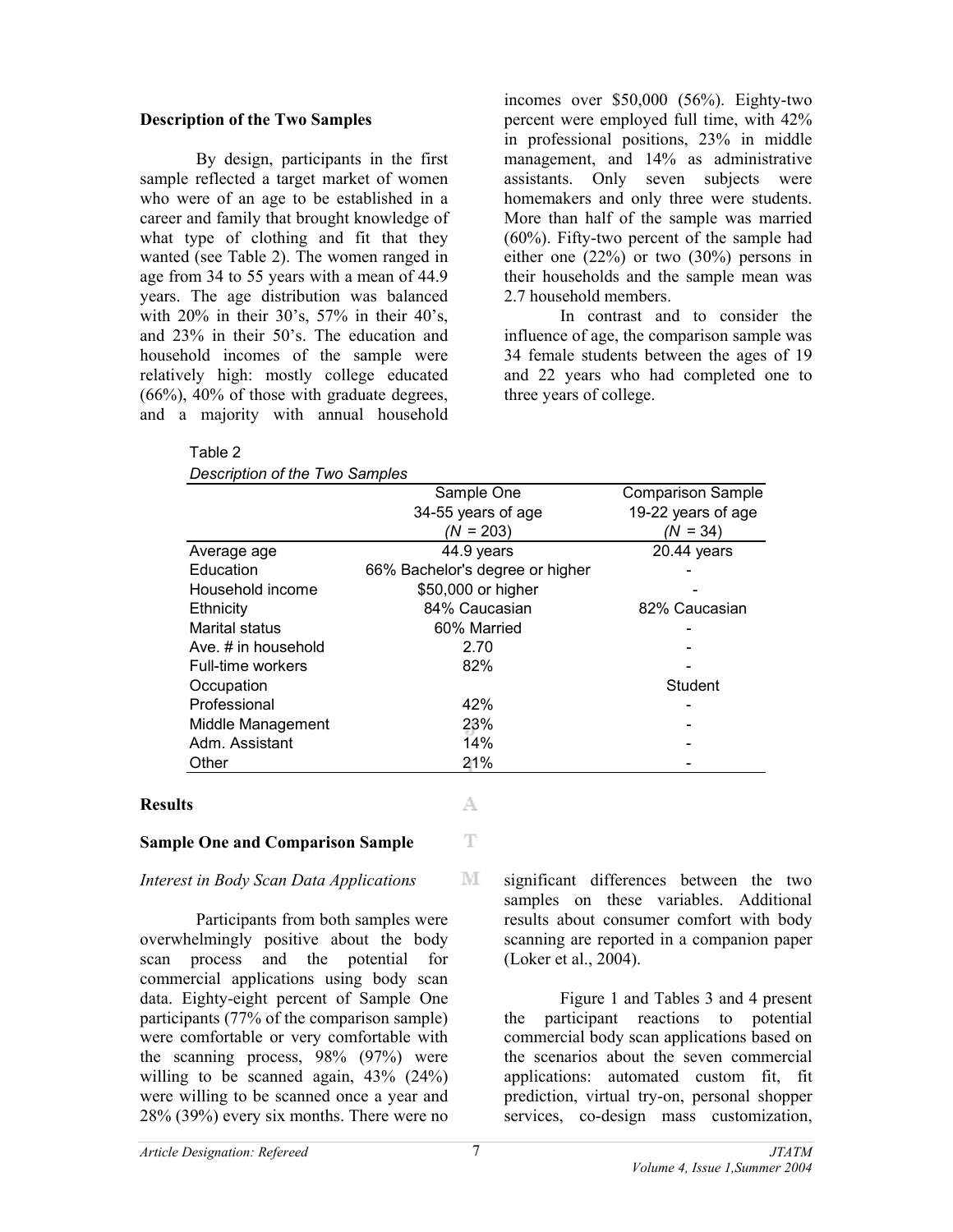custom pattern development for home sewers, and research. When rated individually on a five-point scale where 1 is not at all interested, 3 is neutral and 5 is very interested, Figure 1 shows that Sample One participants (and the comparison sample) indicated a high level of interest: 94% (88%) were interested in or very interested in virtual try-on, 94% (94%) were interested or very interested in size prediction, 82%

 $(82%)$  in custom fit,  $83% (56%)$  in personal shopper, 73% (86%) in co-design, 47% (63%) in custom pattern development, and 88% (61%) in research. When asked which application was most appealing, virtual tryon was chosen by 35% (34%) of the sample, far ahead of custom fit clothing 16% (17%), size prediction 16% (17%), and personal shopper  $15\%$   $(17\%)$  in popularity.



**Figure 1.** Percent Interest in Body Scan Applications by Sample

Table 3 presents means and *t* test results comparing Sample One responses M with the younger comparison sample. While the older respondents in Sample One rated interest in size prediction (4.7), virtual tryon (4.6), personal shopper (4.5), and research (4.5) highest in that order, the

younger respondents in the comparison sample were most interested in size prediction (4.6), custom fit (4.4), virtual tryon (4.3), and co-design (4.3). The Sample One participants were significantly more interested in personal shopper services and research than the comparison sample.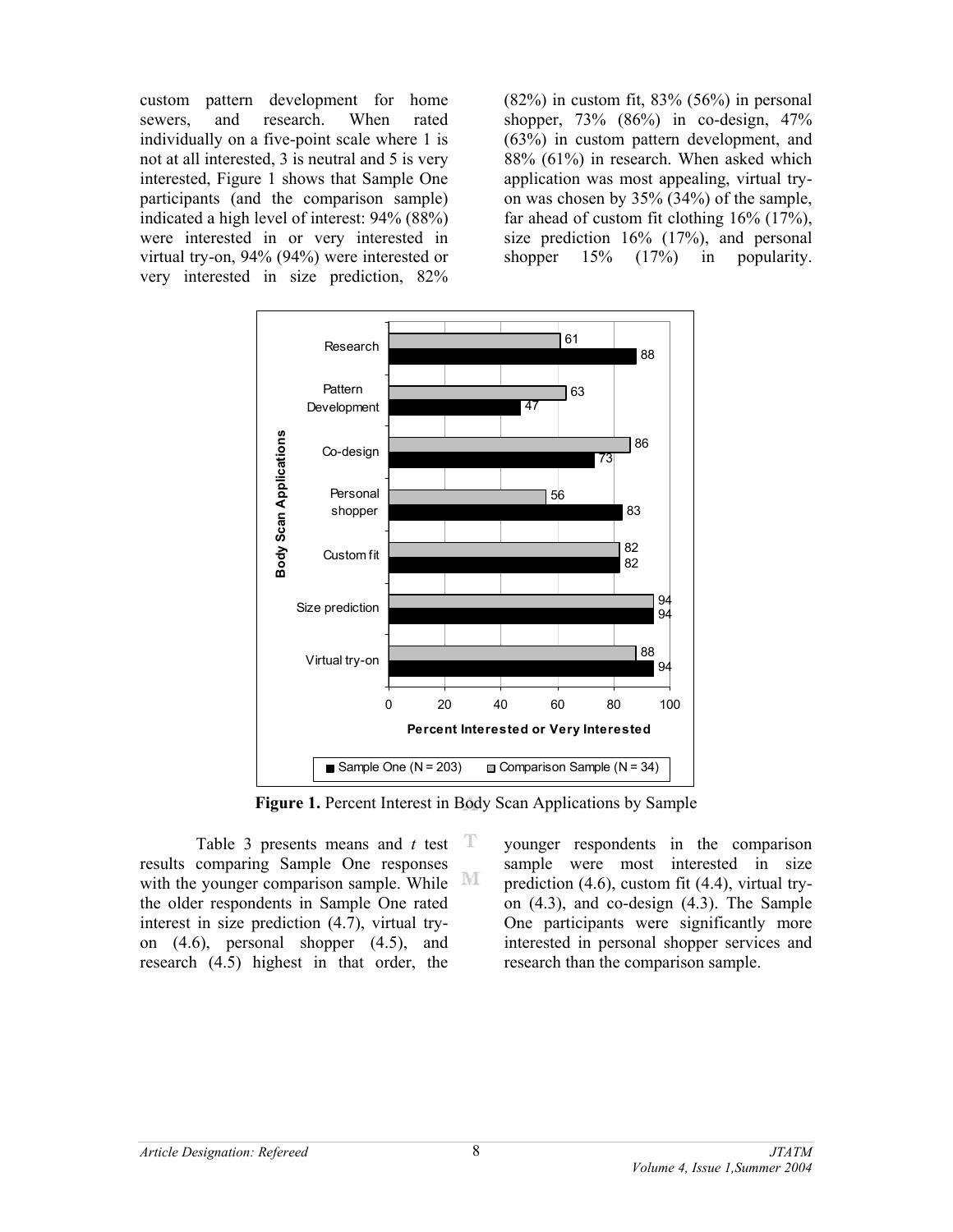| Comparison of Consumer interest in Commercial Applications of Body Scan Data by Sample |             |               |          |             |                    |
|----------------------------------------------------------------------------------------|-------------|---------------|----------|-------------|--------------------|
|                                                                                        |             | Mean Interest | T-Test   |             | Most Appealing (%) |
|                                                                                        | Sample      | Comparison    |          | Sample      | Comparison         |
|                                                                                        | <b>One</b>  | Sample        |          | One         | Sample             |
|                                                                                        | $(n = 199)$ | $(n = 34)$    |          | $(n = 200)$ | $(n = 34)$         |
| Virtual try-on                                                                         | 4.6         | 4.3           | $-1.63$  | 35.0        | 32.4               |
| Custom fit                                                                             | 4.3         | 4.4           | 0.44     | 16.0        | 17.6               |
| Size prediction                                                                        | 4.7         | 4.6           | $-0.40$  | 15.5        | 17.6               |
| Personal shopper                                                                       | 4.5         | 3.4           | $-3.68*$ | 14.5        | 2.9                |
| Co-design                                                                              | 4.1         | 4.2           | 0.63     | 8.0         | 17.6               |
| Pattern Development                                                                    | 3.1         | 3.6           | 1.52     | 5.5         | 11.8               |
| Research                                                                               | 4.5         | 3.5           | $-5.71*$ | 4.5         | 0.0                |
| <b>Missing Response</b>                                                                |             |               |          | 1.0         |                    |
|                                                                                        |             |               |          | 100         | 99.9               |
|                                                                                        |             |               |          |             |                    |

*Comparison of Consumer Interest in Commercial Applications of Body Scan Data by Sample*

*Note* . Includes interest responses on a 5 point scale where 1=not at all interested 3=neutral 5=very interested \**p* ≤ .01

Table 4 presents the commercial applications rated most likely to influence the participants to buy more clothing on the Internet, to find clothing that looks good on the body, to find clothing that fits, and to find clothing on the Internet that fits. Virtual try-on applications were selected as most likely to influence participants to buy more clothing on the Internet (46.8% of Sample One; 38.2% of the comparison sample) and that help find clothing that looks good on the body (27.9%; 41.2%). Sample One chose virtual try-on (27.9%), personal shopper

 $(25.4\%)$  and custom fit  $(23.9\%)$  as good ways to find clothing that looks good, while the comparison sample only identified virtual try-on (41.2%) and custom fit (32.4%) as useful for this category. Custom fit  $(45.5\%; 50.0\%)$  and size prediction (24.8%; 23.5%) were the applications rated highest in helping to find clothing that fits in both samples. Custom fit (40.6%; 32.4%), virtual try-on  $(26.5\%; 26.2\%)$ , and size prediction  $(20.3\%; 26.5\%)$ , in that order, were rated most likely to help find clothing that fits on the Internet by the two samples.

### Table 4

Table 3

J

*Consumer Evaluation of Commercial Applications of Body Scan Data for Sample One (N = 203) and Comparison Sample (N = 34)*

|                     |             | Help find clothing<br>Influence to |             | Help find          |             | Help find          |                        |            |
|---------------------|-------------|------------------------------------|-------------|--------------------|-------------|--------------------|------------------------|------------|
|                     |             | buy more clothing                  |             | that looks good    |             | clothing that fits | clothing on the        |            |
|                     |             | on the Internet (%)                |             | on the body $(\%)$ |             | on the body $(\%)$ | Internet that fits (%) |            |
|                     | Sample      | Comparison                         | Sample      | Comparison         | Sample      | Comparison         | Sample                 | Comparison |
|                     | One         | Sample                             | One T       | Sample             | One         | Sample             | One                    | Sample     |
|                     | $(n = 201)$ | $(n = 34)$                         | $(n = 201)$ | $(n = 34)$         | $(n = 202)$ | $(n = 34)$         | $(n = 202)$            | $(n = 34)$ |
| Virtual try-on      | 46.8        | 38.2                               | 27.9        | 41.2               | 13.9        | 20.6               | 26.2                   | 26.5       |
| Custom fit          | 15.9        | 20.6                               | 23.9        | 32.4               | 45.5        | 50.0               | 40.6                   | 32.4       |
| Size prediction     | 14.4        | 11.8                               | 8.5         | 11.8               | 24.8        | 23.5               | 20.3                   | 26.5       |
| Personal shopper    | 11.9        | 11.8                               | 25.4        | 8.8                | 6.9         | 0.0                | 2.5                    | 2.9        |
| Co-design           | 4.5         | 11.8                               | 10.9        | 0.0                | 5.0         | 0.0                | 5.9                    | 0.0        |
| Pattern development | 1.0         | 0.0                                | 2.0         | 5.9                | 2.5         | 5.9                | 2.0                    | 2.9        |
| Research            | 1.5         | 0.0                                | 1.0         | 0.0                | 1.0         | 0.0                | 1.5                    | 2.9        |
| None                | 4.0         | 5.9                                | 0.5         | 0.0                | 0.5         | 0.0                | 1.0                    | 5.9        |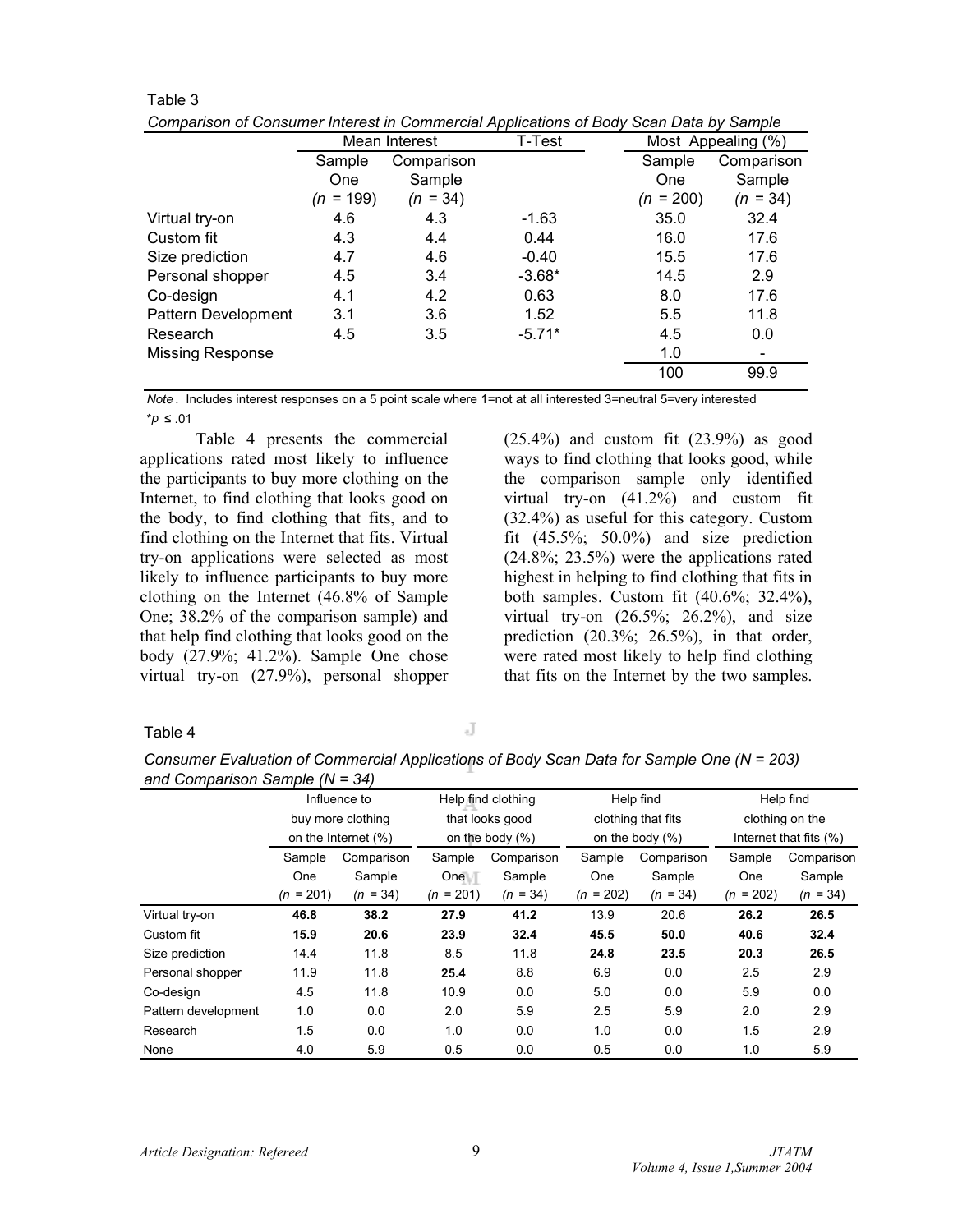## **Sample One**

 Further analyses were conducted on Sample One participant data to characterize the consumers who are most interested in and likely to use body scan applications if commercially available. Participants were divided into groups based on their satisfaction with the fit of ready-to-wear pants, their level of shopping for clothing on the Internet, their sewing behavior, and whether they wore a Misses or Women's pant size.

## *Interest Based on Satisfaction with Fit of Ready-to-Wear*

 Sample One participants were divided into three groups by their level of satisfaction with ready-to-wear (RTW) pants fit—satisfied, neutral, and dissatisfied. Then, ANOVA comparisons were run for questions involving interest in specific applications of body scan data and likelihood that specific applications would help in selection, fit, and purchase of clothing (see Table 5). Although all groups had means above 4.27, participants satisfied with RTW pant fit rated their interest in Virtual Try On applications ( $F = 5.98$ ,  $p \leq$ *.*003) significantly lower than dissatisfied participants. No significant differences were found between neutral and dissatisfied participants. Participants satisfied with RTW pant fit rated their interest in custom fit applications ( $F = 5.54$ ,  $p \le 0.01$ ) significantly lower than those participants who were neutral or dissatisfied with RTW pant fit. In this case, the ratings ranged from 3.91 to 4.46 on a 5-point scale. Satisfied participants rated their likelihood to look for clothing on the Internet ( $F = 3.83$ ,  $p \leq .02$ ) significantly lower than neutral and dissatisfied participants if online services using body scan data were available. Interestingly, the participants neutral in satisfaction of RTW pants were significantly more likely to buy clothing on the Internet ( $F = 3.43$ ,  $p \leq .03$ ) than the satisfied or dissatisfied participants.

Table 5

| Interest in Commercial Applications of Body Scan Data and by Satisfaction |
|---------------------------------------------------------------------------|
| with Ready-to-Wear Pant Fit for Sample One ( $N = 203$ )                  |

|                                                                 | <b>RTW</b>              |                              |                             |          |
|-----------------------------------------------------------------|-------------------------|------------------------------|-----------------------------|----------|
|                                                                 | Satisfied<br>$(n = 44)$ | <b>Neutral</b><br>$(n = 50)$ | Dissatisfied<br>$(n = 105)$ | F        |
| Virtual try-on                                                  | 4.27 <sup>a</sup>       | $4.54^{ab}$                  | $4.73^{b}$                  | $5.98**$ |
| Custom fit                                                      | $3.91^a$                | $4.38^{b}$                   | $4.46^{b}$                  | $5.54**$ |
| Likelihood to look<br>for clothing that<br>fits on the Internet | 4.07 <sup>a</sup>       | $4.50^{b}$<br>T              | $4.52^{b}$                  | $3.83*$  |
| Likelihood to buy<br>more clothing<br>on the Internet           | 3.76 <sup>a</sup>       | $4.32^{b}$                   | 4.20 <sup>a</sup>           | $3.43*$  |

*Note 1* . Includes satisfaction responses on a 5 point scale where 1=extremely dissatisfied 3=neutral 5=extremely satisfied

*Note 2* . Superscripts unique to one mean indicate a significant difference between that mean and all others at p .05. A set of superscripts indicates that the mean is not significantly different from those means with any of the common superscripts. *Note 3* . For the likelihood variables, the question states: *If the online services of Virtual Development were readily available, how likely would you be to: Look for clothing on the Internet? Buy clothing on the Internet?* \*\**p* ≤ .01 \**p* ≤ .05 *Try-on, Size Prediction, Custom Fit, Personal Shopper, Co-design, and Pattern*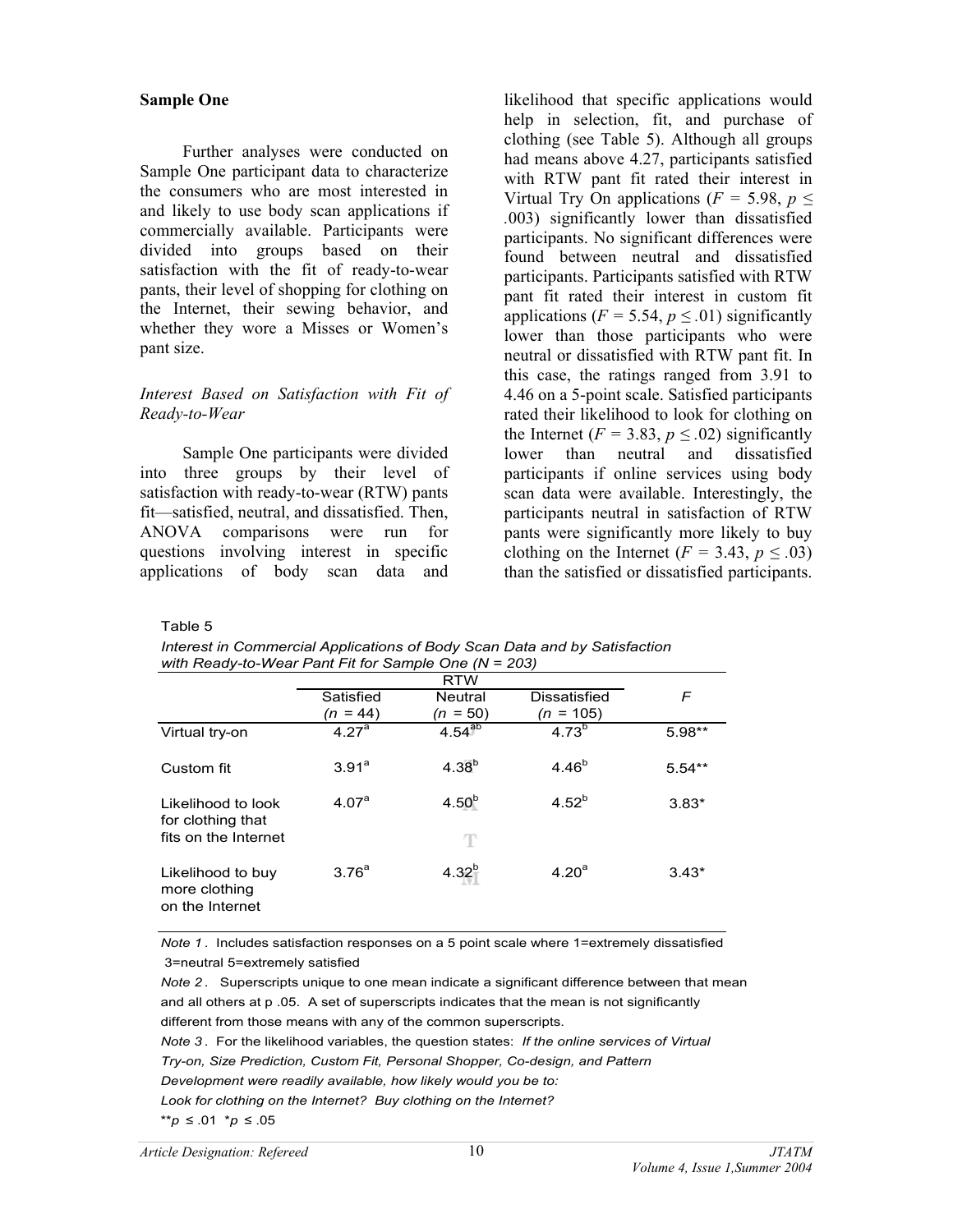# *Internet Clothing Shoppers*

Sample One participants were divided into two groups based on whether they shopped for clothing on the Internet (*n*   $= 117$ ) or not ( $n = 85$ ). Internet shoppers were significantly more interested in the size prediction application ( $M = 4.77$  and 4.52; *t*  $= 2.47, p \leq .01$  and significantly more likely to look for  $(M = 4.66$  and  $4.06$ ;  $t =$ 4.58,  $p \leq 0.00$  and buy ( $M = 4.49$  and 3.64; *t*  $= 5.74, p \leq .00$  clothing on the Internet if the body scan applications were available. *Sewers and Non Sewers* 

 Sample One participants who were likely to sew their own clothing  $(n = 57)$ were significantly more interested in the codesign ( $M = 4.38$  and 3.94;  $t = -2.36$ ,  $p \le$ *.*02) and pattern development (*M =* 4.72 and 2.28;  $t = -17.29$ ,  $p \le 0.00$  applications than those unlikely to sew. Sewers were also significantly more likely to buy (*M =* 4.02 and 4.41;  $t = -2.12$ ,  $p \le 0.04$ ) clothing on the Internet if these body scan applications were available. Both groups rated virtual try-on as most appealing but more non-sewers  $(39.4\%)$  than sewers  $(26.3\%)$  indicated this preference. Sewers (15.8%) were more likely than non-sewers (.8%) to choose pattern development application as the most appealing application. Non- sewers were more likely to choose size prediction (15.7%) than sewers (5.4%). T

# *Misses or Women's Pant Sizes*

T Although Sample One participants who wore Women's pant sizes  $(n = 48)$ rated co-design  $(t = -2.00, p \le .00)$  and <sup>IMI</sup> pattern development  $(t = -3.80, p \le .00)$ applications significantly more interesting than participants who wore Misses' pant sizes ( $n = 155$ ), the mean ratings for interest in co-design  $(M = 4.01$  for Misses and 4.48 for Women's) were overall much higher than the mean ratings for interest in pattern development ( $M = 2.94$  for Misses and 3.79) for Women's). There were no other significant differences related to applications of body scan data between women who wore different pant size categories.

## **Discussion and Implications**

The overall interest in commercial applications of body scan data was positive in both samples of women, 34-55 years and 19-22 years of age. Their ratings of the usefulness of the six commercial applications and research with body scan data were also high, but varied by objective. For example, virtual try-on was rated highest as an influence to buy more clothing on the Internet, to find clothing that looked good on their body, and second to the custom clothing application to help find clothing that fit on the Internet. Custom clothing applications were rated highest for finding clothing that fit and size prediction was second. These results suggest great potential for body scan applications based on consumer interest and indicate some specific marketing strategies to address the needs of specific target markets. Given the large number of women who report dissatisfaction with fit in the population (often in the 50% range) this is a promising opportunity for apparel companies. Specifically, businesses with a competitive strategy that focuses on fit should consider virtual try-on as well as custom fit applications of body scan data. Internet only businesses should consider several of the commercial applications that increase the consumer's confidence in purchasing apparel and apparel that fits, such as virtual try-on, custom fit, and size prediction. Businesses targeting 34-55 year old women may want to consider adding a personal shopper service.

The evaluation of the usefulness of specific applications was highest for virtual try-on, custom fit, and size prediction in both samples with one exception. Personal shopper service was ranked highest by 25% of the female participants in Sample One, second to custom fit, to help find clothing that fits. This suggests that the 34-55 year old woman might be a special target group for personal shopper services. Personal shopper services on the Internet may need to pay special attention to developing a relationship between buyer and salesperson.

A.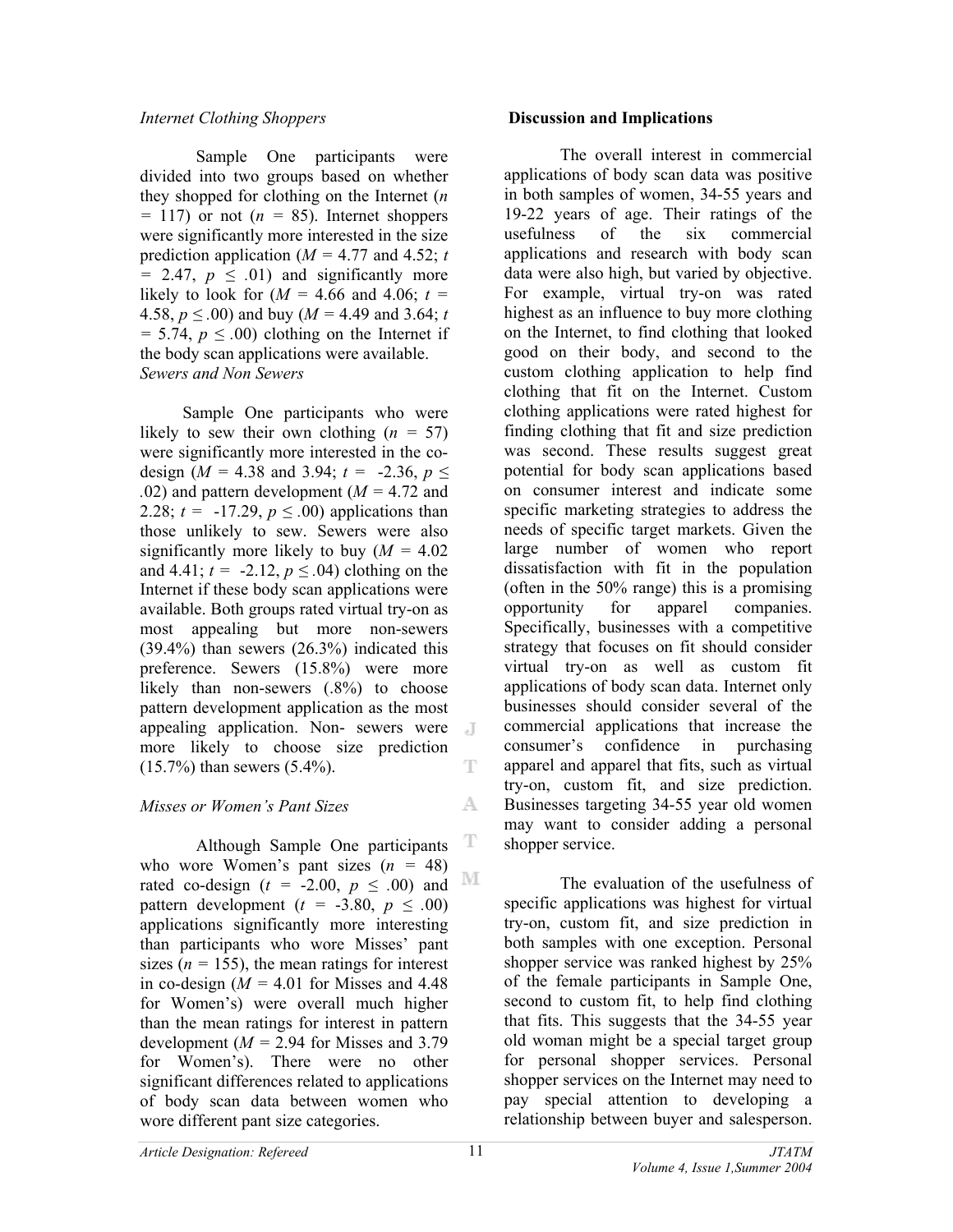Co-design is a very new concept to U.S. consumers and one that might be uncomfortable to consumers due to its personal design responsibilities and its lack of testing and try-on opportunities before purchase. Our results suggest that custom pattern development would only be interesting to those who want to sew their own clothing and in our samples, even sewers, had low interest in this application. Research to help participants in finding and purchasing clothing that fits and looks received low ratings. These participants all volunteered to be scanned and many indicated during the process that they would "do anything to help in getting pants to fit better." The low ratings for research in both age groups might indicate skepticism that anything they might contribute to the research process has a low probability of influencing the apparel industry to make effective changes.

The differences in the two samples in their interest in personal shoppers and codesign reflect a difference in the two populations with respect to comfort with the related activities of designing and choosing appropriate styles for themselves. The subjects in Sample One, representing an older demographic, would like help choosing clothing (personal shopper) and were less interested in having input in design (co-design) than the younger, student comparison sample. However, there might be different results from a more general sample of students. This comparison sample included only students in an apparel class T and therefore those who were interested in and trained in style selection. M

Consumers more interested in these applications of body scan data can be differentiated by their personal characteristics and shopping behaviors to some extent. Participants in this study who

# **References**

Abend, J. (2001, February). Tapping into a virtual world. *Bobbin, 42,* 38-47.

were Internet buyers who were dissatisfied or neutral with the fit of RTW pants were likely to sew their own clothing, and were more likely to look for and purchase clothing on the Internet if these applications were available. Therefore, these personal and shopping characteristics should be targeted by businesses offering or defining their niche with commercial applications of body scan data.

 Consumer reactions to the various commercial applications of body scan data require more study. Interest in virtual try-on, size prediction, personal shopper services, and custom fit all received very high mean scores for both age groups, 34-55 years and 19-23 years. However, the appropriate level of consumer involvement and how to help consumers make the shift to this involvement are still unknown. Research using an experimental design that compares several approaches such as in-store kiosks, informal classes, on-line tutorials, and electronically accessed personal shopper services would be one approach. Another would be focus group testing with research Internet sites where participants could talk about their virtual shopping experiences enabled by body scan data and its innovative commercial applications.

 The frontiers of commercial applications of body scan data are currently being defined. The process is exciting for researchers, new business start-ups, established businesses, service providers, and the consumers who will use commercial applications to purchase clothing. The one sure thing is that commercial applications of body scan data will take a variety of forms and consumers will be able to choose which applications fit their functional needs, risk levels, and desire for experiential adventure. Consumers, in the end, will determine which applications will be commercially profitable.

- DesMarteau, K., & Speer, J. K. (2004). Entering the Third Dimension. *Apparel Magazine*, 28-33.
- Fiore, A. M., Lee, S. E., Kunz, G., & Campbell, J. R. (2001). Relationships between optimum